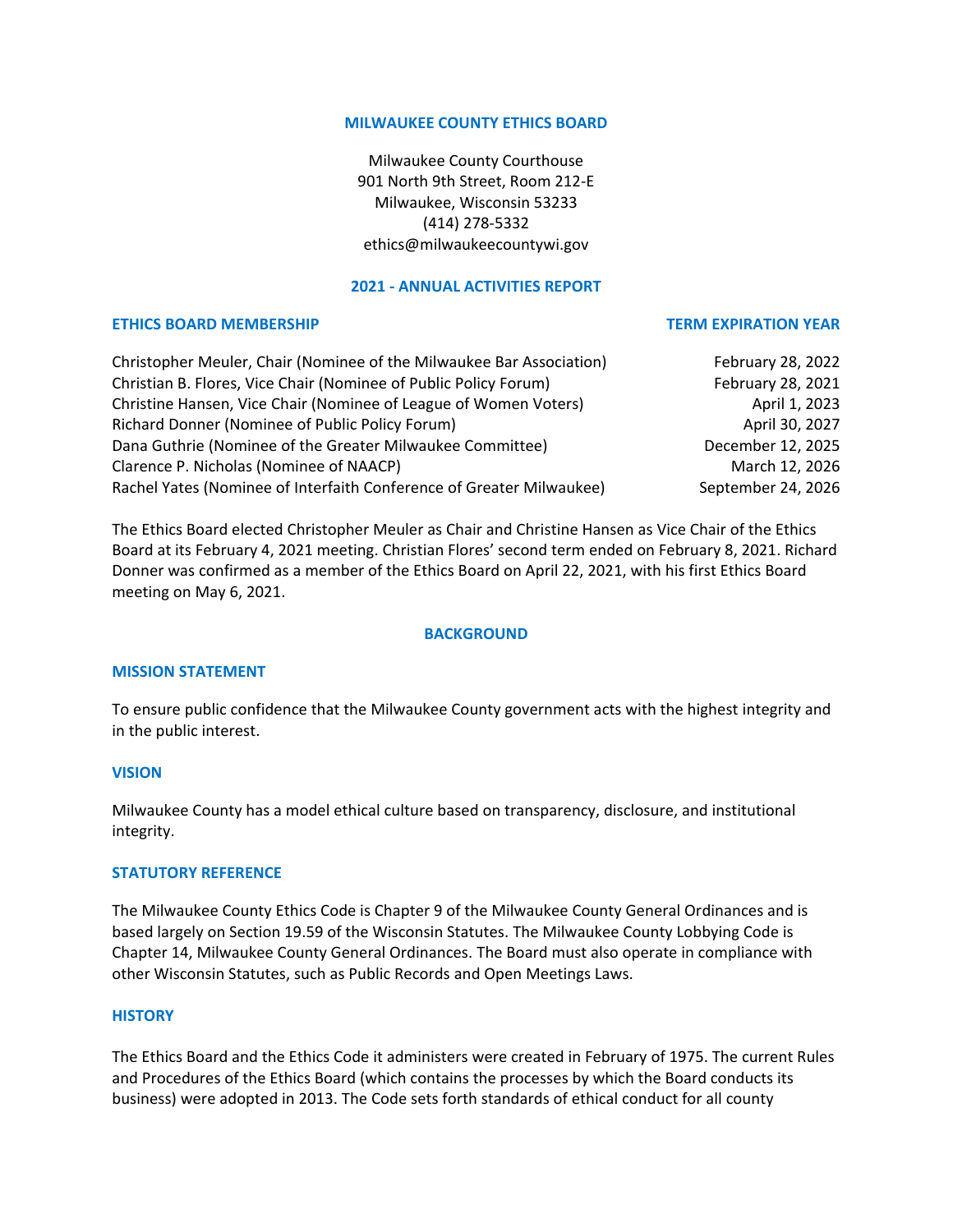employees, including elected and appointed officials and members of boards and commissions. The County Board has amended the Code 32 times since its inception. The three most recent revisions to the Code are as follows:

- March 2020: Section 9.02(1) was amended to establish a uniform value threshold for gifts, honorariums, fees and expense throughout the Code;
- September 2021: Section 9.14(2)(a) was amended to modify the Statement of Economic Interests ("SEI") form (SEI filers now acknowledge whether a gift reported in Item 7A was given to them by or on behalf of a vendor of that filer's department); and
- December 2021: Sections 9.03 and 9.04 were amended to discontinue the requirement that a notarized Affidavit supplement SEI submissions.

# **ORGANIZATION**

The Board consists of six members appointed by the County Executive and confirmed by the Milwaukee County Board of Supervisors for staggered six-year terms. New members are nominated by one of the following six outside entities:

- The National Association for the Advancement of Colored People (NAACP);
- The Public Policy Forum;
- The Greater Milwaukee Committee;
- The Milwaukee Bar Association;
- The Inter-Faith Conference of Greater Milwaukee; and
- The League of Women Voters of Greater Milwaukee.

The goal of this process is to ensure that the Board members reflect the racial and ethnic diversity of Milwaukee County, serve the residents of Milwaukee County according to their oaths of office, and act independently from the nomination and appointing authorities. An action by the Ethics Board requires an affirmative vote of four members. While serving on the Board, and for one year prior to his/her appointment, no member can be a county public official, employee, or candidate for public office.

## **BOARD RESPONSIBILITIES**

The Ethics Board administers the Ethics Code for county officials, employees, and members of county boards and commissions, and it is the primary source of interpretation of the Milwaukee County Ethics Code. The Board has three major responsibilities:

- Directs persons to timely file SEIs as required;
- Upon request, advises any county official, employee, or those who do business with county employees on the propriety of matters to which they may become a part; and
- Addresses investigation requests and verified complaints against county elected or appointed officials, employees, or members of county boards and commissions.

## **ADMINISTRATION**

## **STAFF**

Adam Gilmore, Executive Director, June 2019 to present Alisha Terry, Administrative Assistant, June 2015 to present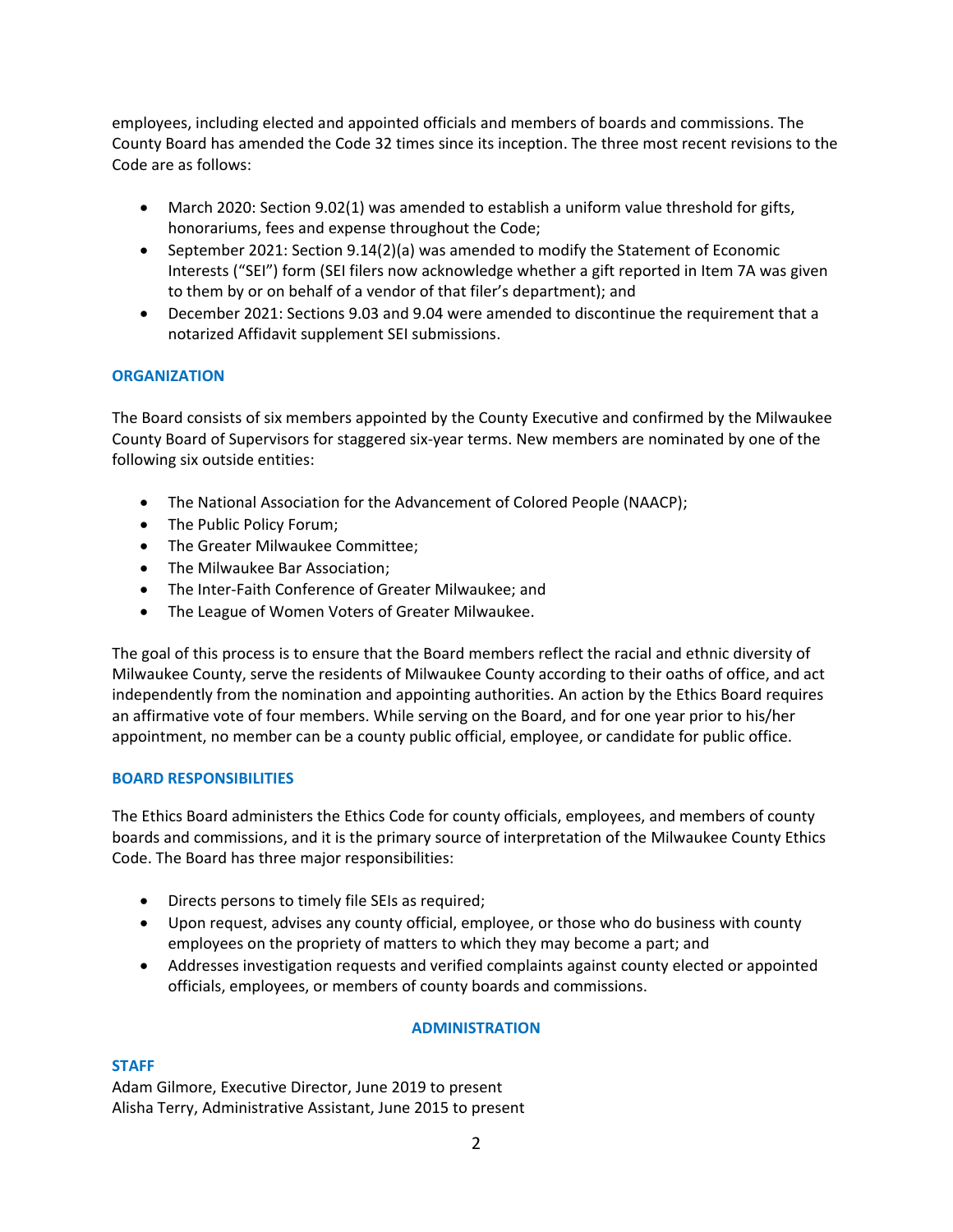#### **2021 BUDGET**

The 2021 adopted Ethics Board budget was \$12,800. In 2017, the Ethics Board budget was combined with the Personnel Review Board and Civil Service Commission budgets for efficiency and cost saving purposes. Thus, the 2021 personnel costs for the three departments are now primarily taken from the Personnel Review Board budget. The budget of the Ethics Board is utilized almost entirely for outside counsel representation when necessary.

#### **BOARD MEETINGS**

In 2021, the Ethics Board met five times. By ordinance, the Ethics Board shall meet at least four times per year, with a February meeting designated as the annual meeting. The Ethics Board schedules additional meetings as necessary to timely respond to requests for advice or to investigate allegations of violations of the Ethics Code.

Although requests for written advice and investigations must be held in closed session pursuant to local ordinance and as permitted by state statutes, the Board gives public notice of the time, place, and general subject of its closed sessions in conformance with the State of Wisconsin's Open Meetings law. Most all other items of the meeting agenda are held in public session.

#### **MEETINGS AND ATTENDANCE**

|                       |                                                                              | <b>Board Member Attendance Data 2019 to 2021</b> |                                                                           |                              |                                                                           |
|-----------------------|------------------------------------------------------------------------------|--------------------------------------------------|---------------------------------------------------------------------------|------------------------------|---------------------------------------------------------------------------|
| 2019                  |                                                                              | 2020                                             |                                                                           | 2021                         |                                                                           |
| MEMBER                | <b>MEETINGS</b><br><b>ATTENDED</b><br>OF<br><b>MEETINGS</b><br><b>CALLED</b> | <b>MEMBER</b>                                    | <b>MEETINGS</b><br><b>ATTENDED OF</b><br><b>MEETINGS</b><br><b>CALLED</b> | <b>MEMBER</b>                | <b>MEETINGS</b><br><b>ATTENDED OF</b><br><b>MEETINGS</b><br><b>CALLED</b> |
| Christopher Meuler    | 5 of $5 = 100%$                                                              | Christopher Meuler                               | 5 of $5 = 100%$                                                           | Christopher Meuler           | 5 of $5 = 100%$                                                           |
| Christian Flores      | 5 of $5 = 100\%$                                                             | <b>Christian Flores</b>                          | 5 of $5 = 100%$                                                           | <b>Christian Flores</b>      | $1$ of $1 = 100\%$                                                        |
| Clarence Nicholas     | 5 of $5 = 100%$                                                              | <b>Clarence Nicholas</b>                         | 4 of $5 = 80%$                                                            | <b>Clarence Nicholas</b>     | 4 of $5 = 80%$                                                            |
| <b>Howard Schnoll</b> | 1 of $1 = 100\%$                                                             | Dana Guthrie                                     | 5 of $5 = 100%$                                                           | Dana Guthrie                 | 5 of $5 = 100%$                                                           |
| Christine Hansen      | 5 of $5 = 100\%$                                                             | <b>Christine Hansen</b>                          | 5 of $5 = 100%$                                                           | <b>Christine Hansen</b>      | 5 of $5 = 100%$                                                           |
| Cynthia Herber        | 4 of $5 = 80%$                                                               | Cynthia Herber                                   | $1$ of $1 = 100%$                                                         | <b>Rachel Yates</b>          | 4 of $5 = 80%$                                                            |
| Average<br>Attendance | $= 97%$                                                                      | <b>Rachel Yates</b>                              | $1$ of $1 = 100%$                                                         | <b>Richard Donner</b>        | 4 of $4 = 100\%$                                                          |
|                       |                                                                              | Average<br><b>Attendance</b>                     | $= 97%$                                                                   | Average<br><b>Attendance</b> | $= 94%$                                                                   |

#### The average Board member attendance rate in 2021 was 94%.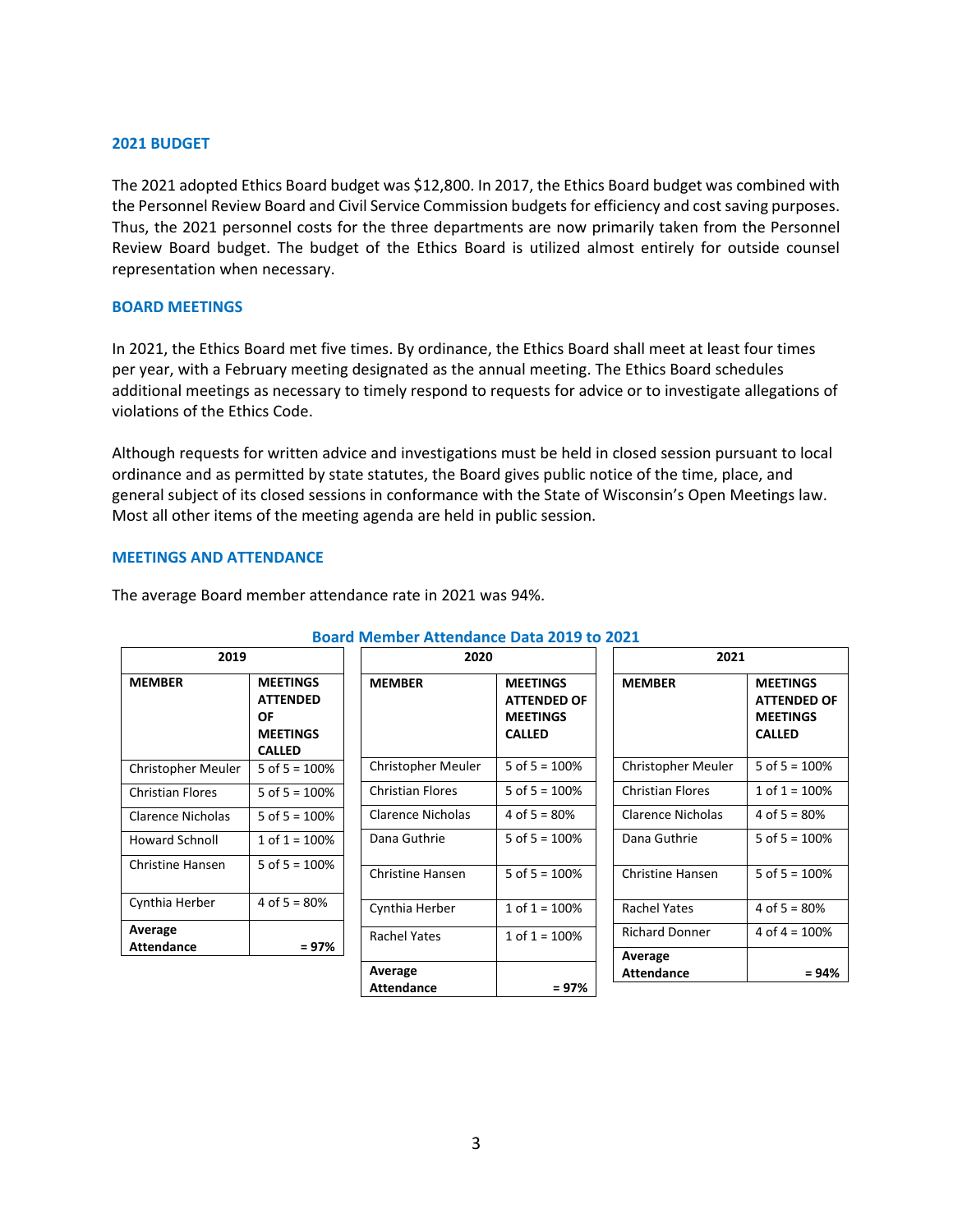## **ACTIVITIES RELATED TO THE DUTIES OF THE ETHICS BOARD**

### **STATEMENTS OF ECONOMIC INTEREST**

The Code requires that the following individuals file an SEI form with the Ethics Board:

- All County employees fitting the description in Section 9.03(1) and as identified by their department head;
- Certain new employees (Section 9.03(3));
- Elected and Appointed County Officials (Section 9.03(1));
- Candidates for Elected County Office and Incumbents seeking re-election (Section 9.03(2)); and
- Members of Boards and Commissions at the determination of the Ethics Board.

In 2021, 345 people were required to file a SEI with the Ethics Board, a slight increase from the 337 people required to file in 2020.

The Board received five requests to review SEIs in 2021.

## **SEI ELECTRONIC FILING PROJECT**

Through 2021, the office of the Ethics Board worked closely with Fiscal Affairs, IMSD, and County vendor Granicus to bring the SEI filing process to the newly launched MyCounty Customer Portal. The Portal was created to increase the accessibility of certain county services by bringing them to a digital forum. The benefits of this transition include:

- A quicker, simpler filing process for employees, officials and candidates for office;
- Increased efficiency in the maintenance and custodianship of records by the Ethics Board's office; and
- An easier and more prominent method by which citizens may request SEIs in an effort to enhance transparency in our County government.

#### **HEARING PROCEDURES**

The Ethics Board is currently working to develop recommendations for revisions to the Ethics Code as it relates to its hearing procedures. These recommendations will focus on clarifying the roles of participants (e.g., the Board's members, the hearing examiner, etc.) in said hearings.

#### **ETHICS COMPLIANCE & TRAINING**

The Milwaukee County Administrative Manual of Operating Procedures (AMOP) requires mandatory, online, annual ethics training for Milwaukee County employees.

The Ethics Board issued a summer edition of its newsletter, "Ethically Speaking". The summer newsletter focused on breaking down the different provisions of the Ethics Code and their purpose. The Ethics Board recommends individuals visit their County website to review past newsletters.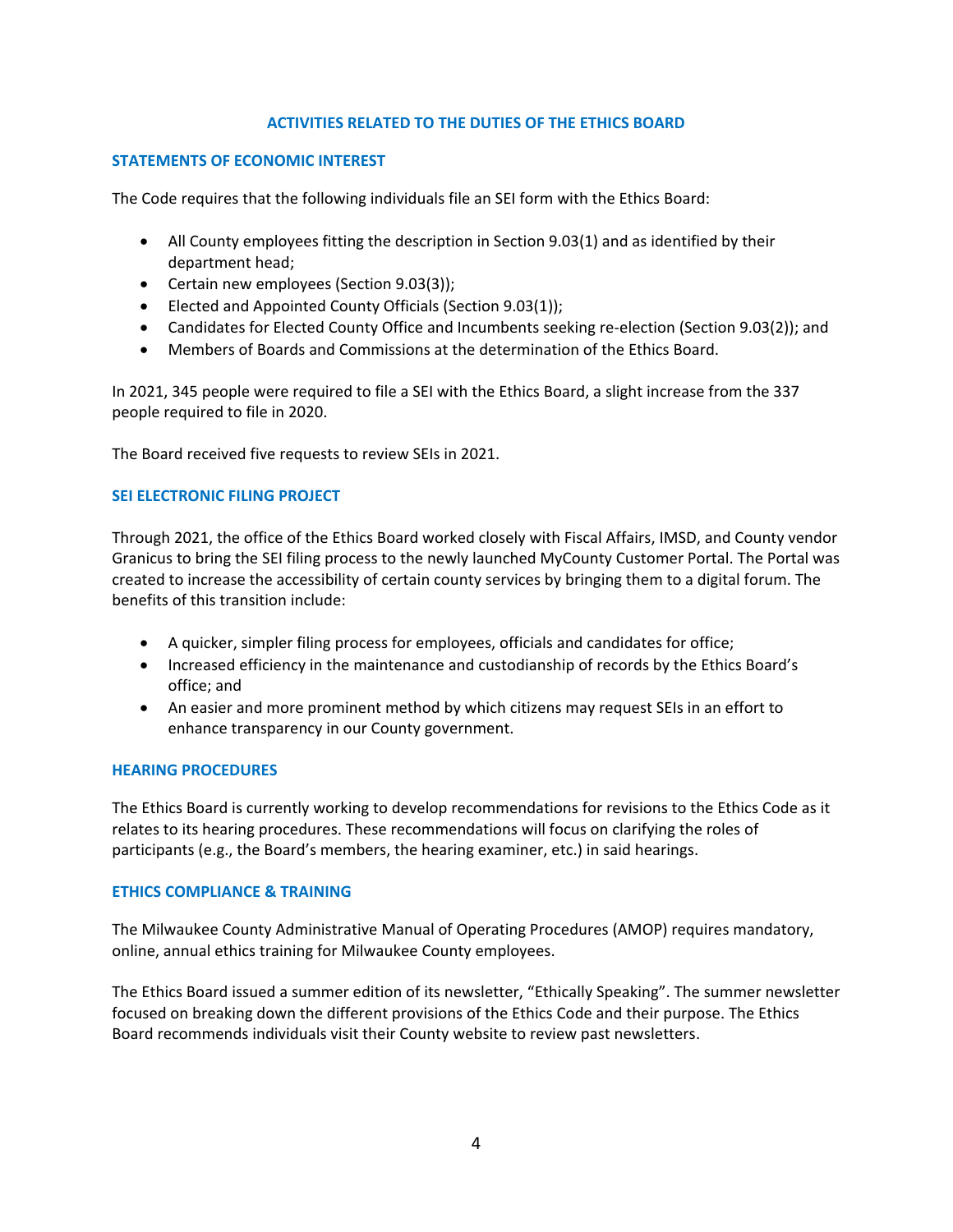### **ETHICS BOARD DETERMINATIONS AND ADVISORIES**

During 2021, the Ethics Board considered the following requests for advisory opinions, investigation requests, or other matters. Pursuant to rules established by County Ordinance and Statutes, these actions were discussed in closed session, and the synopses are written in a manner that protects the integrity of the closed session meetings and the confidentiality of the requesters. These summaries are for informational purposes and should not be relied on as authoritative advice for other factual scenarios. 42 advisories; 1 investigation/complaint

- 1. The Board received a request for advice concerning whether it was an ethics violation for a County employee to use a county account with a vendor to make purchases for their private side business. The employee used their own method of payment but was receiving the county's discount with the vendor. While the Ethics Board Executive Director was looking into the matter, the employee left the County. The Ethics Board Executive Director informed the inquirer that the situation would potentially be a violation of the Ethics Code, however the Ethics Board's jurisdiction over an individual ceases when they leave County service. MCO §9.05(2)(a), §9.05(2)(c)(2).
- 2. A County employee started a non-profit. At the start of the pandemic, the non-profit began planning a safe, outdoor community event for public benefit. At or around the same time, the County was brainstorming ways to help the public. The employee suggested advertising the community event their non-profit was organizing. The employee made it known at that time that they were involved with the non-profit. The non-profit/employee did not receive any payment for hosting the event, did not receive any publicity for additional events for the nonprofit, and no contract existed or is planned between the non-profit and the County. The Ethics Board Chair advised that, as it is difficult to ascertain whether anything of value was gained or exchanged, the greatest concern is the clouding of the separation between the employee's role with the County and their work with the non-profit. The employee was reminded to maintain a clear distinction between their personal interests and their County duties.
- 3. A County employee requested an advisory opinion regarding a candidate for a board appointment and whether the individual had a potential conflict of interest. The potential appointee oversees certain government contract activity for a particular vendor. The Ethics Board Chair and Executive Director determined there was no violation of the Ethics Code, due to a lack of "association", as defined by the Ethics Code, of the potential appointee with the vendor. MCO §9.02(2).
- 4. A County employee inquired what should be reported on an SEI related to honorariums, fees and expenses. The Ethics Board Executive Director advised to avoid accepting anything of value for participation and if accepted, it need to be reported on their SEI. MCO §9.14.
- 5. A County official inquired whether they could accept a per diem from an organization for participating in a planning discussion that was related to their County duties. The Ethics Board Executive Director advised the individual in this situation not to accept anything of value from the organization as it could be perceived to influence the official's decision making. The individual was instructed to report the per diem on their next SEI should they accept it. MCO §9.05(2)(b), §9.14.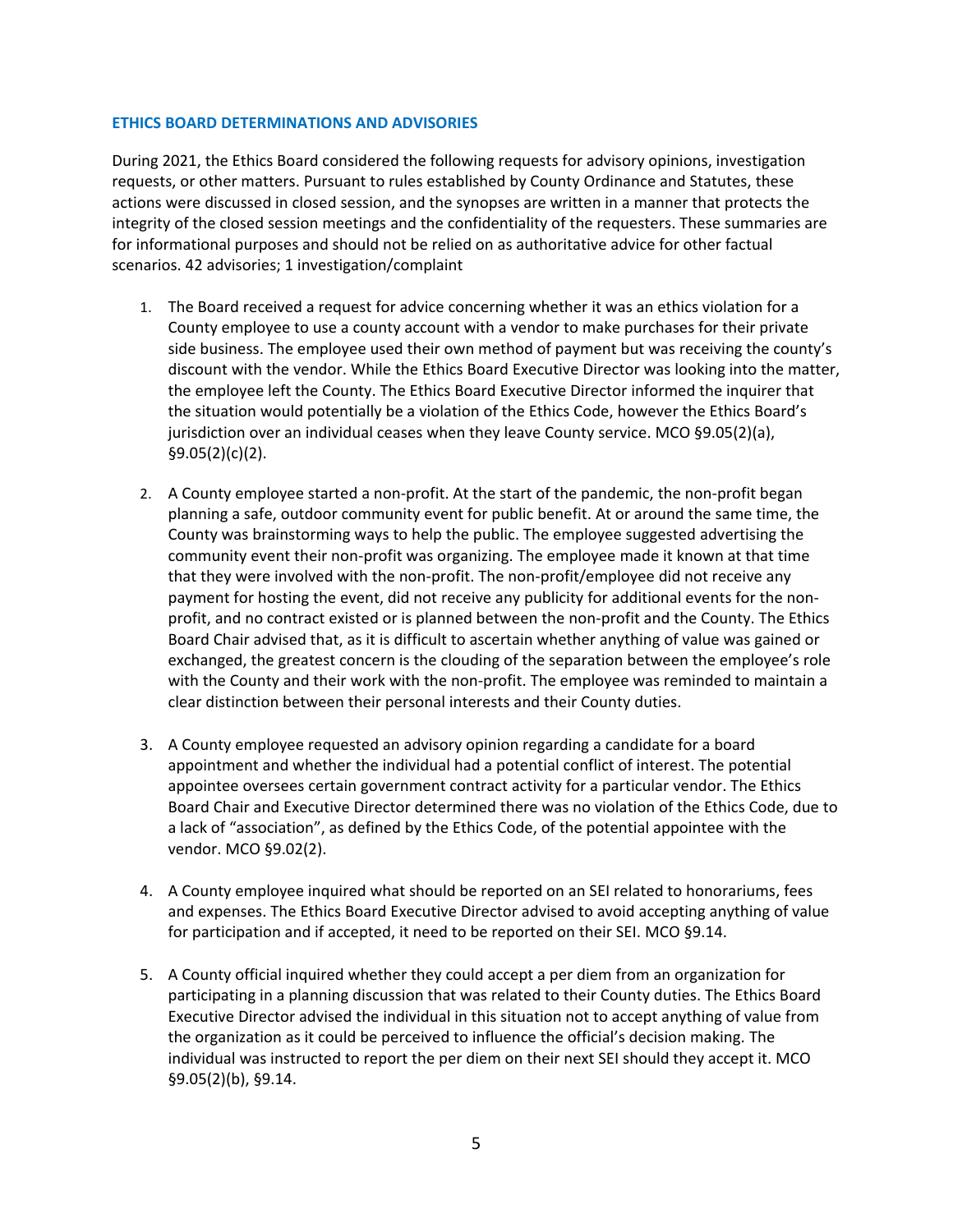- 6. A County department inquired whether a workshop fee could be reimbursed for commission members. The Ethics Board Executive Director did not see a violation of the Ethics Code. MCO §9.05(2)(a), §9.05(2)(b), §9.05(2)(c)(1), §9.05(2)(c)(2).
- 7. A County employee reached out with questions pertaining to post-employment in the private sector. The Ethics Board Executive Director contacted the employee to answer specific questions, as well as sent the post-employment brochure. MCO §9.05(3).
- 8. A County official inquired whether they could promote events of a partner organization. The Ethics Board Executive Director advised that if the official had no personal or financial interest in the organization planning the events or the vendors at the events, promoting the events would not be a violation. MCO §9.05.
- 9. A County department requested an advisory opinion regarding whether a recently retired employee could work with organizations loosely affiliated with the County in the months or up to a year after retiring. The Ethics Board Executive Director informed the inquirer that the situation described would be a violation of the Ethics Code, however a waiver could be sought from the Milwaukee County Finance Committee. MCO §9.05(3)(a).
- 10. A County employee reached out to the Ethics Board office on protocols of returning a gift and/or reporting it. After making a routine purchase, the vendor sent the County employee a gift. The Ethics Board Executive Director advised to return/not accept gifts valued over fifty dollars (\$50). Should such a gift be accepted, it would need to be reported on the person's SEI. MCO §9.05(2)(f).
- 11. A County official inquired whether an individual currently serving on a board that has received county funding could also be appointed to another board. The Ethics Board Chair advised that based on the information provided and current relationship between these entities there is no current conflict with nominating the individual to the second board. There could be potential conflict down the road, however, and the individual was advised to be vigilant in keeping the work separate. It was further recommended that the first board not seek further funds from Milwaukee County as long as the individual is associated with both organizations. MCO §9.05.
- 12. A County employee requested an advisory opinion whether they could accept accommodations, group meals and access to sessions and networking functions with an invitation to speak at an event. The Ethics Board Executive Director advised the employee on Section §9.14 of the Ethics Code and recommended avoiding accepting the accommodations offered. MCO §9.14.
- 13. A County department was contacted by a company in the interest of gifting items valued above \$50 each to the department. The items would be given to department employees at the discretion of leadership. The Ethics Board Executive Director advised the department to decline the offer because the value of the tickets exceeded the \$50 threshold for acceptable gifts. The department was encouraged to work with the company in the interest of creating a different opportunity for boosting department morale. MCO §9.05(2)(f).
- 14. A County employee inquired whether they could accept the waiver of a training fee from the trainer. The Ethics Board Chair advised that accepting the waiver of the training cost could potentially constitute a violation of the Ethics Code. MCO §9.05(2)(b), §9.05(2)(e).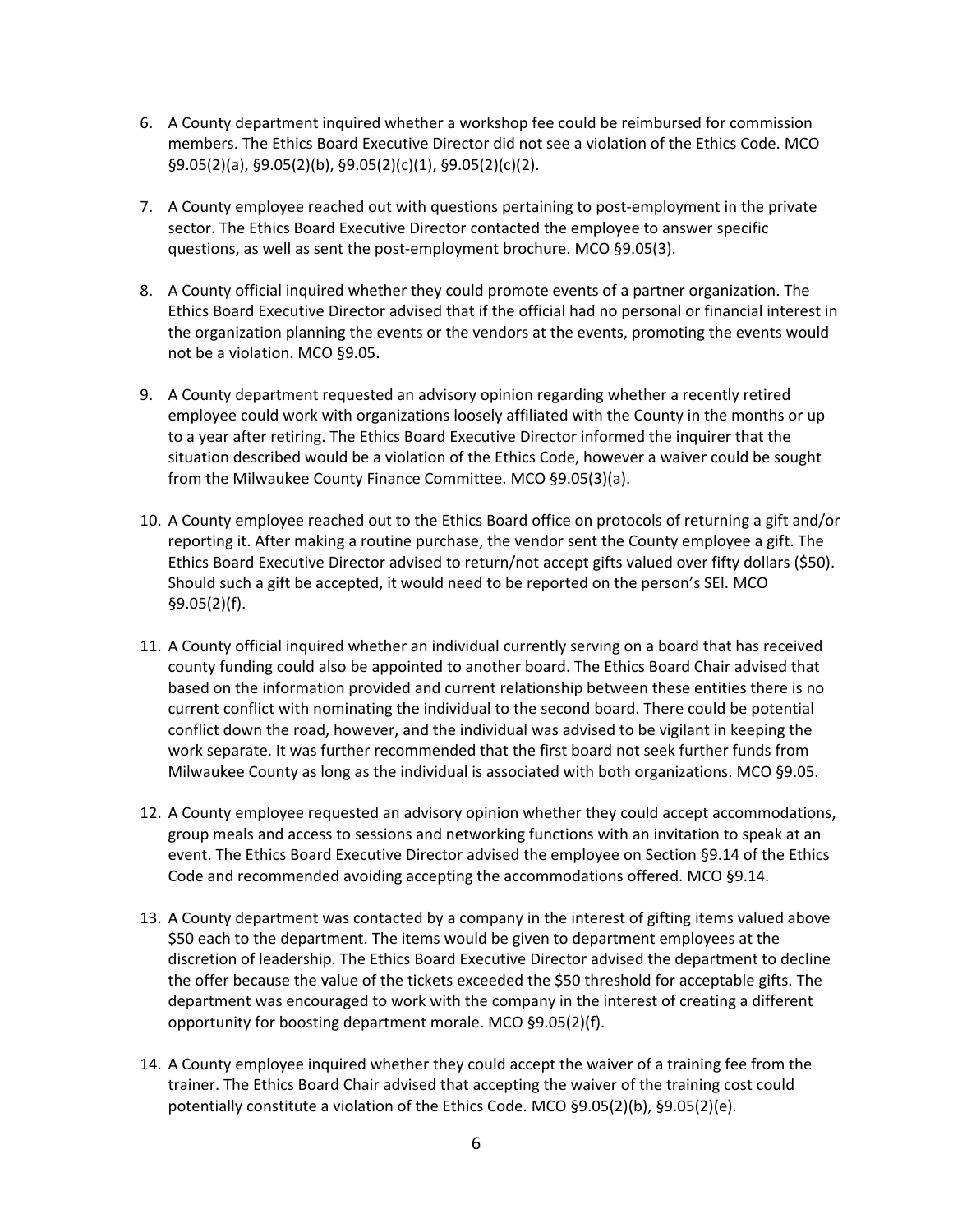- 15. A County employee requested an advisory opinion regarding a second job that is a part-time with an organization that contracts with the County. The employee does not have any involvement in the organization's contractual engagements with the County. The Ethics Board Executive Director did not see a violation as long as the employee maintains separation of their positions and avoids utilizing any privileged information gained in the course of their County duties while performing wok for the organization. MCO §9.05(2)(d).
- 16. A County employee inquired whether it was a violation that their secondary employer had contracted with the county for an event. The contract was signed prior to the employee joining the County. The Ethics Board Executive Director did not see a violation of the Ethics Code as the contract was signed prior to the employee joining county service, however the Executive Director did recommend avoiding discussing the employee's secondary employment with the event operators and not solicit or accept jobs directly from them. The Executive Director also advised of three provisions of the Ethics Code that the employee should reference going forward. MCO §9.05(2)(c)(1), §9.05(2)(c)(2), §9.05(2)(d).
- 17. The Board received a request for advice concerning whether it was a violation for a County employee to accept an invitation to and participate in a campaign ad for state government candidate. The role was not to be a speaking one. The Ethics Board Executive Director advised that there was no violation so long as the ad was not produced on County property, the employee did not attempt to perform any official duties for the County during production, and the employee not accept any monetary compensation if the employee believed that their participation could appear to be because of their position with the County. MCO §9.06(1), §9.05(2)(a).
- 18. A County employee requested an advisory opinion regarding whether they could apply for a part-time job in a similar field as their position held at the county. The Ethics Board Executive Director informed the inquirer that the situation would not be an inherent violation of the Ethics Code, however it was recommended that the employee, if hired for the part-time position, not perform any work for the other job on county time and not disclose any privileged information they receive as part of their work at the County. MCO §9.05(2)(d).
- 19. A County official inquired whether they could allow a staff member to use their assigned parking pass to park for work. The Ethics Board Executive Director advised the official that it would be a violation of the Ethics Code to allow their staff member to use the parking pass. It was also advised that the official reach out to Facilities to see what options are available for staff members for parking. MCO §9.05(2)(f).
- 20. A County department inquired whether the Ethics Code covered abuse of confidentiality of privileged information. The Ethics Board Executive Director pointed them to the related Code provision. MCO §9.05(2)(d).
- 21. A County employee, as a member of various non-profits, inquired whether they could accept gifts for their participation in a speaking engagement and for membership with the non-profits. The Ethics Board Executive Director considered the fact that a reasonable person might believe the employee's participation could have some relationship to their County role and ultimately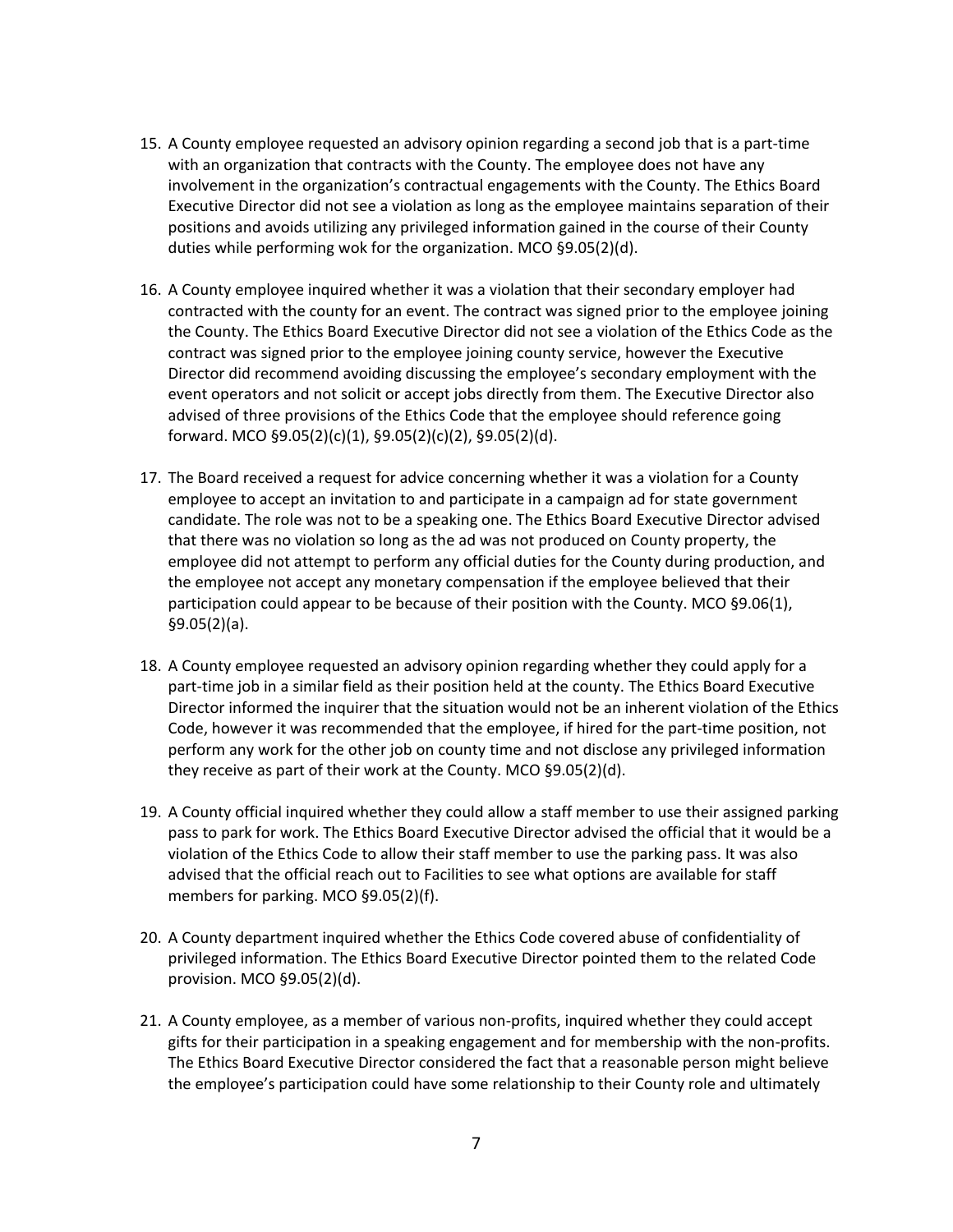advised the individual against accepting any gifts valued over \$50. The individual was directed to report any gifts accepted over that value on a future SEI. MCO §9.05(2)(b), §9.14.

- 22. A County employee inquired whether it was a violation for their small business, that they own with their spouse, to apply for an RFP with a county department that they do not work for. The Ethics Board Chair and Executive Director agreed that there was no inherent violation as the employee's role with their county department had no appearance of having authority or influence over the potential contract between the employee's business and the county department with the RFP. The employee was advised to complete a conflict-of-interest form as part of the RFP process to make the RFP panel aware of the connection. MCO §9.05(2)(a), §9.05(2)(c)(2).
- 23. A County department inquired whether a newly onboarded employee (with likely contractual bargaining authority) would need to complete an SEI immediately or wait until the annual drive. The Ethics Board Executive Director advised that the new employee needed to complete an SEI within 30 days of the commencement of employment and then participate in annual SEI drives that would follow. MCO §9.03(3).
- 24. A County employee requested an advisory opinion concerning whether they could review a response to an RFP from an organization. A relative of theirs works at the organization on unrelated services. The Ethics Board Executive Director advised there was no violation of the Ethics Code due to the lack of the employee being associated with the organization, that the relative is not immediate family as defined by the Code, and the employee does not stand to privately gain from the organization's bid being chosen. The related sections of the Code were provided to the employee. MCO §9.02(2), 9.02(9), MCO §9.05(2)(a-c).
- 25. A County employee inquired whether it was conflict of interest to review a response to an RFP from an organization whose events the employee had participated in previously as a citizen. The Ethics Board Executive Director advised there was no violation of the Ethics Code. MCO §9.05(2)(a-c).
- 26. A County employee requested advice on a potential second part-time job with a company that contracts with the employee's county department. The employee would not have any involvement in the company's contractual engagements with the County. The employee was advised that they could work in the proposed capacity for the company, but that he should refrain from working for the company in said capacity on County property or during County time. MCO §9.05(2)(a-b).
- 27. A County department purchased equipment that came with (as part of the purchase) an off-site training session on said equipment. The Ethics Board Executive Director advised the department that participation in the training and accepting food and/or beverage offered at the training was acceptable. The Executive Director advised against accepting any compensation from the vendor for lodging or travel as might be related to the training. If such compensation were accepted, any employees benefitting from the compensation should report it on their next SEI if they are required to file. MCO §9.14
- 28. A County official wished to use county funds to purchase items for the community. Distribution would take place at a public event on a first-come-first-serve basis. The Ethics Board Executive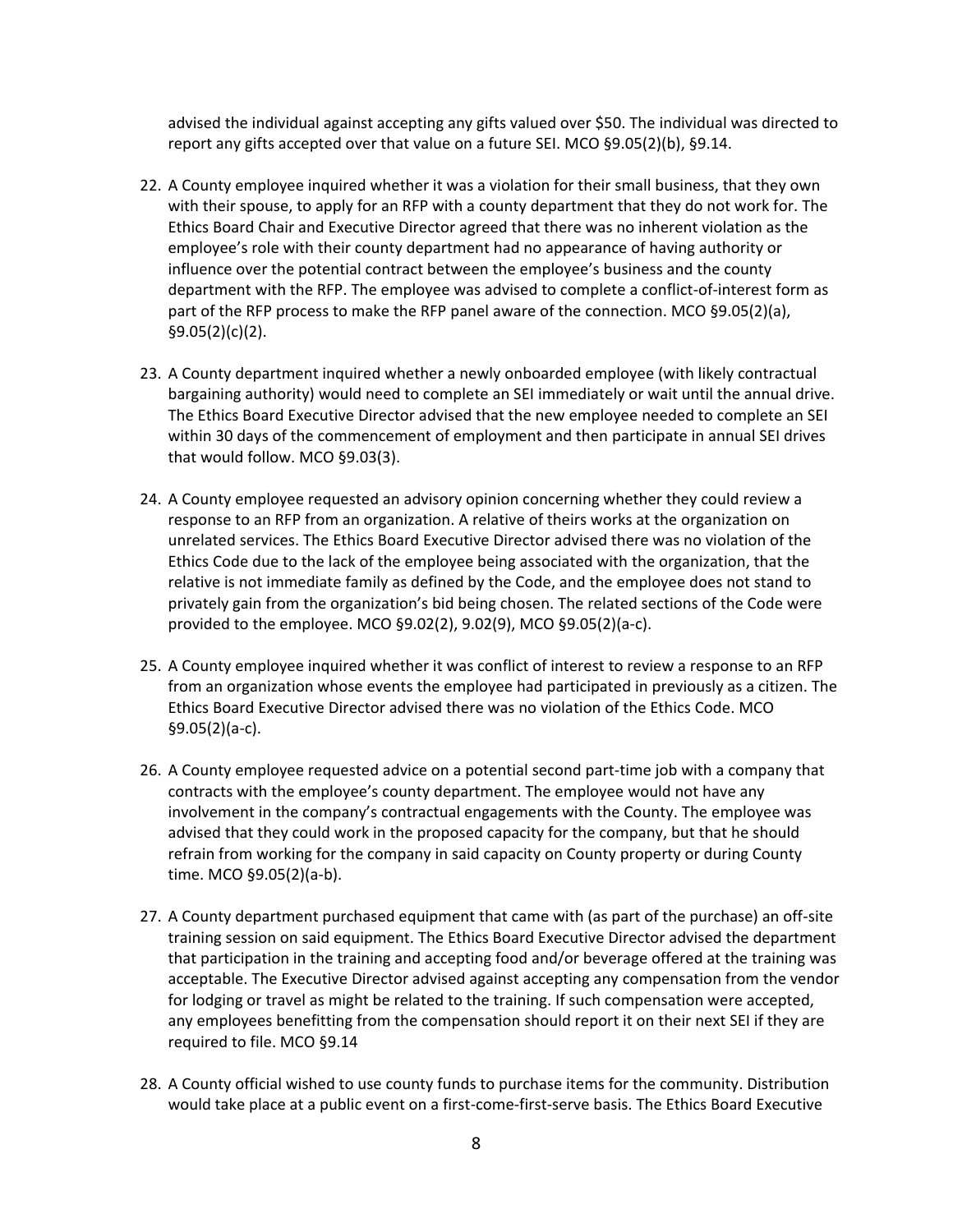Director confirmed that the official had no significant fiduciary relationship with the vendor of the items. The Executive Director advised that neither the official nor a member of their immediate family should take an item and to not use the event as a campaign event of any kind. MCO §9.05(2)(c)(2), §9.06.

- 29. A County employee inquired whether employees could work for the County and a third party where both positions came with similar duties. It was confirmed that the employee was not offered the position from the third party due to their current County position, nor would the secondary employment affect their decision making in the scope of their County duties. The Ethics Board Executive Director advised that there was no inherent violation in this, but that the county employees should be aware of provisions related to keeping their county duties and the organization's work separate and to not disclose confidential information learned through their county position. MCO §9.05(2)(a), §9.05(2)(c)(2), and §9.05(2)(d).
- 30. A former County employee recently resigned from their position in county service and accepted a position with a company that contracts with the County. The former employee's new position with the company is as the main County representative for a few County departments for certain projects. The Ethics Board Executive Director advised the parties that the scenario posed a violation of Ethics Code §9.05(3)(a) and recommended they seek a waiver available under that provision from the County Finance Committee. MCO §9.05(3)(a).
- 31. A County employee requested an advisory opinion regarding secondary employment. The Ethics Board Executive Director advised there was no inherent violation, however pointed the individual to related Code provisions. MCO §9.05(2)(a-d), §9.05(3)(a).
- 32. The Board received a request for advice concerning the jurisdiction of a non-County based association's Code of Ethics on a County employee. The Ethics Board Executive Director determined that consideration of potential violations of a different entity's Code of Ethics did not fall within the authority of the Ethics Board.
- 33. A County department inquired whether they could accept a gift from a vendor to be used for a team building outing. The Ethics Board Executive Director recommended that the department limit the vendor's contribution so that the individuals participating don't receive an amount worth more than \$50. The department was advised against accepting such a gesture from a vendor more than once a year. MCO §9.05(2)(b).
- 34. A County employee requested an advisory opinion concerning whether they could appear before the County Board to discuss an organization they are a member of. The Ethics Board Executive Director determined the employee was not associated with the organization and they were not using their County position to render a private benefit for the organization. The individual was advised to put their affiliations on record should they advocate for County monies to be directed to the organization. MCO  $\S 9.02(2)$ ,  $\S 9.05(2)(a)$   $\S 9.05(2)(c)(2)$ .
- 35. The Board received a request for advice regarding whether County employees could accept door prizes won at a conference. The association that hosted the conference is not likely to become a vendor for the County in the future. Attendees of the conference were entered into a raffle and some county employees received door prizes valued at up to \$50. The Ethics Board Chair and